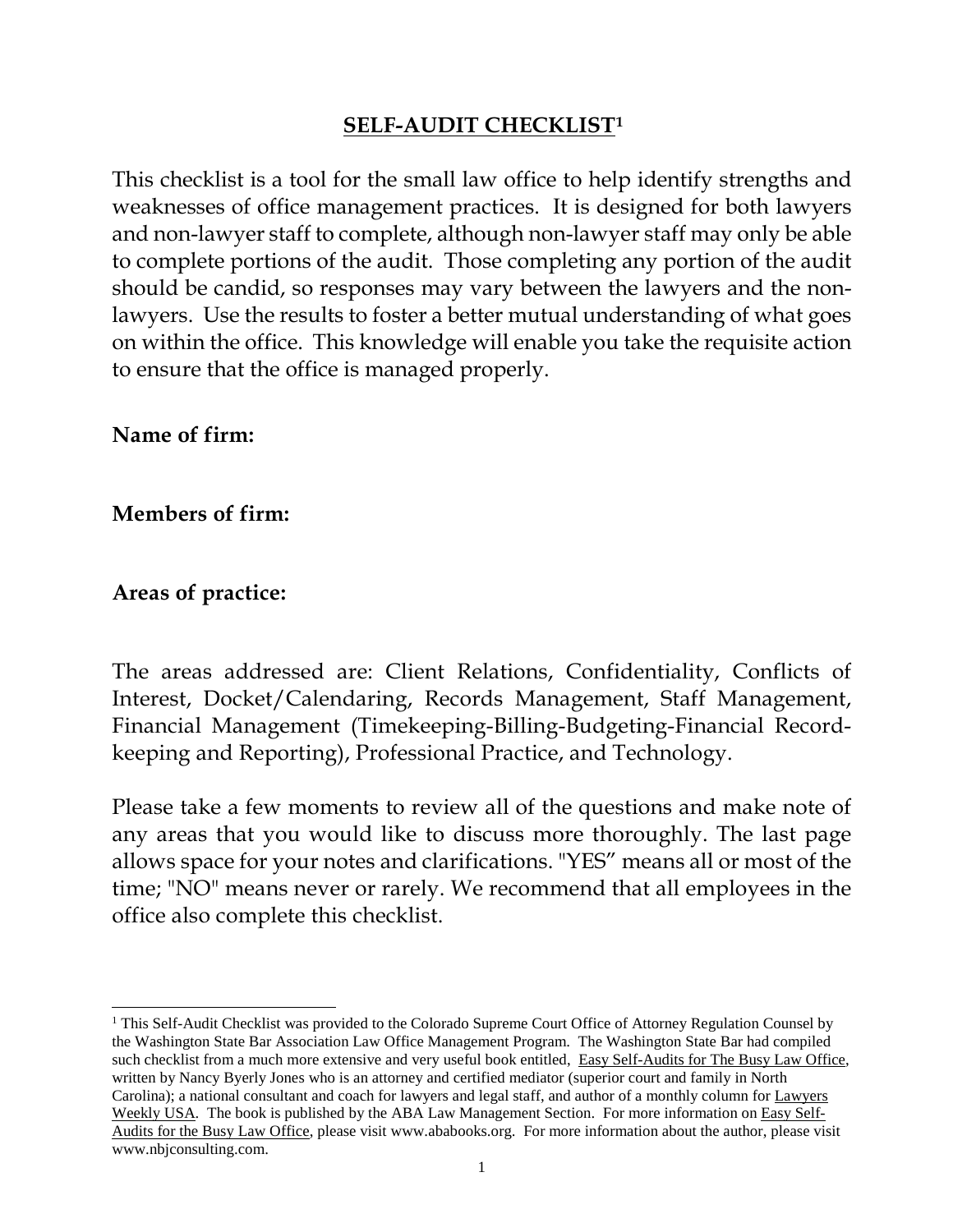### **I. CLIENT RELATIONS**

The relationship with the client is a critical consideration for law office management. Everything that happens in a law firm has a direct or indirect effect on the client. The way a law firm conducts its business will also influence its relationship with its clients.

Law firms are often set up so that the critical element of administrative support is service to the attorney. The attorney, in turn, serves the client. Today, a client-centered law firm involves all personnel directly serving the client. The attorney is a team member involved in providing overall service to the client.

Examine your client relation efforts by asking the following questions:

|                                                                                              | Yes | No | N/A |
|----------------------------------------------------------------------------------------------|-----|----|-----|
| Do we return clients' phone calls and email within                                           |     |    |     |
| 24-48 hours?                                                                                 |     |    |     |
| Do we perform all the work we told the client we<br>would?                                   |     |    |     |
| Do we send follow-up letters after a meeting or                                              |     |    |     |
| telephone conversation in which new decisions                                                |     |    |     |
| have been reached?                                                                           |     |    |     |
| Do we complete the work in a timely fashion?                                                 |     |    |     |
| Do we follow up with clients at least every six<br>weeks even when their cases are inactive? |     |    |     |
| Do we acknowledge staff members for good                                                     |     |    |     |
| client relations?                                                                            |     |    |     |
| Do we ask the client for feedback as the matter                                              |     |    |     |
| moves along?                                                                                 |     |    |     |
| Do we use engagement letters to describe our                                                 |     |    |     |
| office practices?                                                                            |     |    |     |
| Do we use fee agreements and fee statements to                                               |     |    |     |
| clearly explain what clients will be charged and                                             |     |    |     |
| when fees will be earned?                                                                    |     |    |     |
| Do we use email with client permission?                                                      |     |    |     |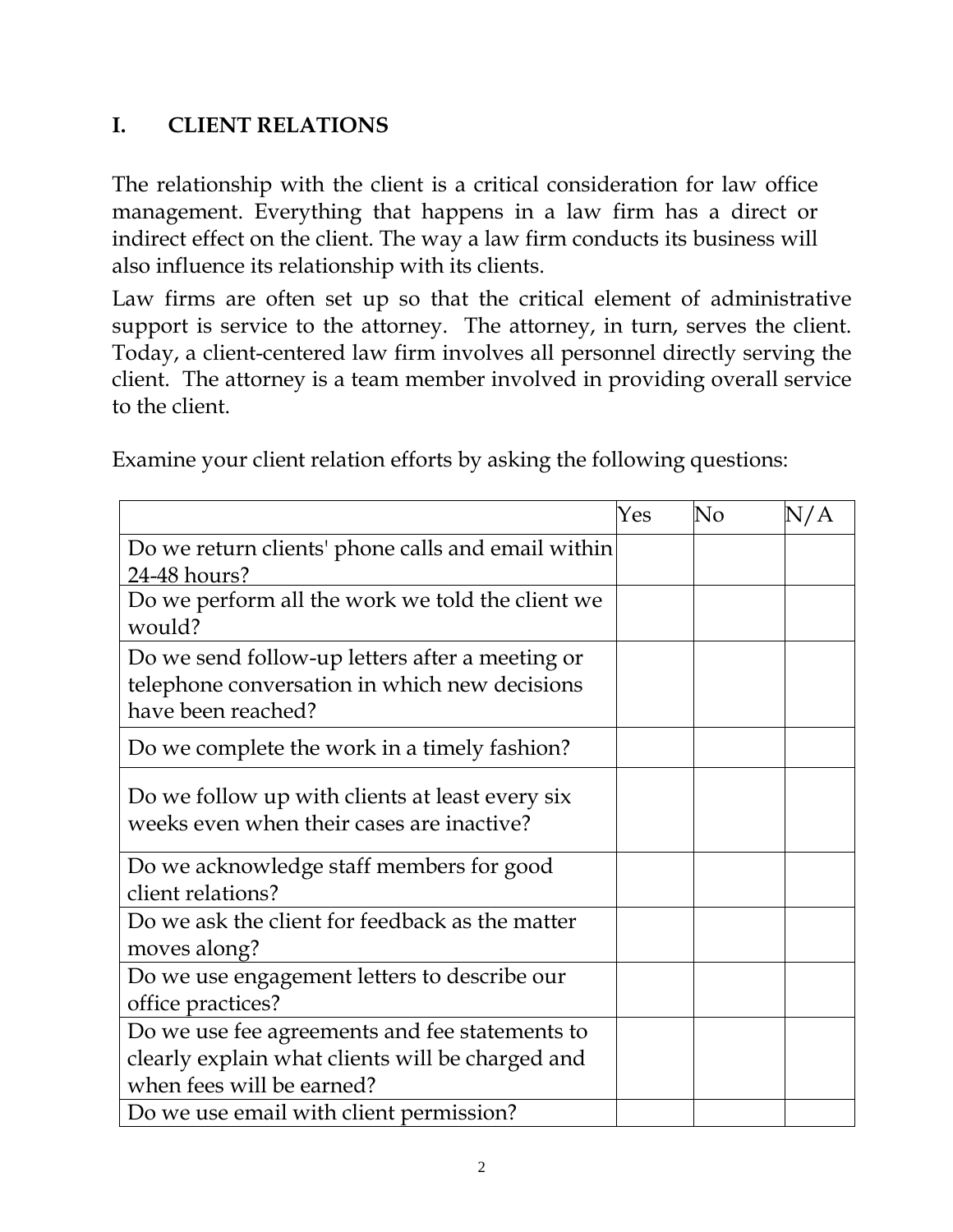|                                               | Yes | Nο |  |
|-----------------------------------------------|-----|----|--|
| Is our e-mail marked "Confidential Privileged |     |    |  |
| Communication?"                               |     |    |  |
| Do we have a policy regarding texting with    |     |    |  |
| clients?                                      |     |    |  |

## **II. CONFIDENTIALITY**

Clients depend on their lawyer to safeguard the information they provide. The Rules of Professional Conduct provide for only limited situations where this trust may be broken. Since trust is very difficult to reestablish once it has been broken, it is important that you take steps to ensure that every member of the firm does all they can to safeguard client information.

|                                                                                                                                                                                                                                                                                   | Yes | N <sub>o</sub> | N/A |
|-----------------------------------------------------------------------------------------------------------------------------------------------------------------------------------------------------------------------------------------------------------------------------------|-----|----------------|-----|
| Do all new employees sign a confidentiality form<br>acknowledging they have discussed confidentiality with you,<br>read the relevant Rules of Professional Conduct, and will not<br>breach the confidentiality of any client during and after their<br>association with the firm? |     |                |     |
| Do we make sure no client files or other confidential materials<br>are ever left in the reception area or other public access areas?                                                                                                                                              |     |                |     |
| While conferring in person with clients, do we avoid taking<br>calls or otherwise talking with other clients so as to protect<br>client identities?                                                                                                                               |     |                |     |
| Are the fax machines and copiers located away from where<br>non-firm persons may be able to see confidential materials?                                                                                                                                                           |     |                |     |
| If we are in an office-sharing arrangement, have we discussed<br>confidentiality with the landlord, other tenants and any<br>employees who may be privy to confidential information (e.g.,<br>receptionist, word processor, etc.)?                                                |     |                |     |
| Is the office locked every night to discourage theft?                                                                                                                                                                                                                             |     |                |     |
| Do we need a password to access data?                                                                                                                                                                                                                                             |     |                |     |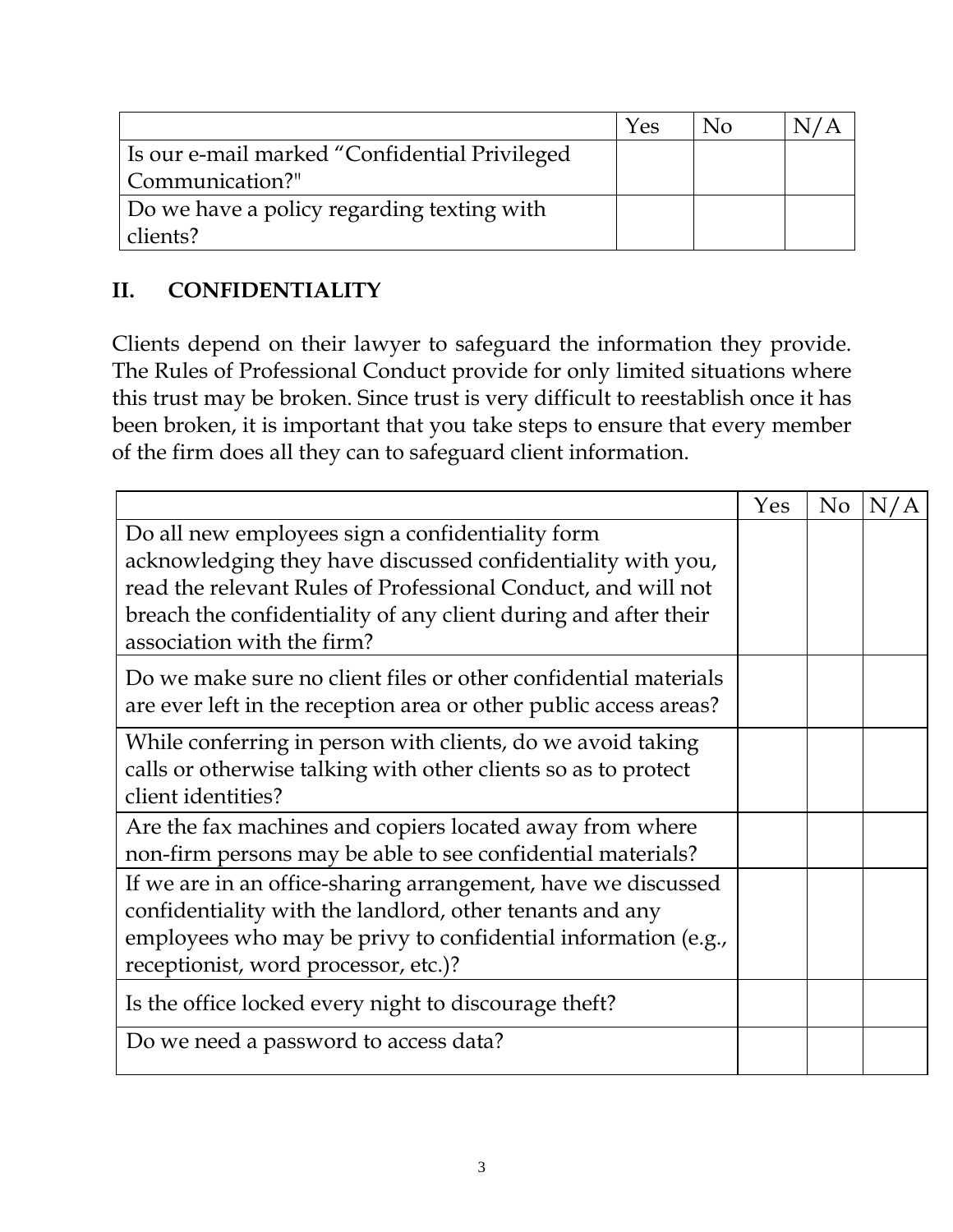| Do we have confidentiality agreements for cleaning services, |  |  |
|--------------------------------------------------------------|--|--|
| contract staff and computer maintenance vendors who have     |  |  |
| access to our computer systems?                              |  |  |

#### **III. CONFLICTS OF INTEREST**

Many law firms rely on the staffs' collective memories to do their conflict of interest checks. This method rarely works accurately over any period of time. Every case handled cannot be so memorable that you will never forget every person involved. You should maintain a written conflict of interest system and keep it up to date. All staff members should be trained to use the system and conflict checks should be done prior to the discussion of any new matter with a client or potential client.

Examine the effectiveness of your conflict of interest system by answering the following questions:

|                                                          | Yes | N <sub>o</sub> | N/A |
|----------------------------------------------------------|-----|----------------|-----|
| Do we maintain and continuously update a master          |     |                |     |
| client list of current clients, former clients, parties, |     |                |     |
| employees and other individuals with cross               |     |                |     |
| references to files to facilitate researching apparent   |     |                |     |
| conflicts of interest?                                   |     |                |     |
| Do we get a signed waiver from the client if             |     |                |     |
| representation is requested after a potential conflict   |     |                |     |
| has been discussed?                                      |     |                |     |
| Do we request information regarding other names          |     |                |     |
| (i.e., maiden, marital, etc.) that potential clients and |     |                |     |
| adverse parties may have used in the past?               |     |                |     |
| Do we properly identify and record information           |     |                |     |
| regarding the adverse party?                             |     |                |     |
| Do we check our master list for conflicts of interest    |     |                |     |
| before accepting a new client or matter?                 |     |                |     |
| If we do not accept a potential client's case, do we     |     |                |     |
| notify the client in writing?                            |     |                |     |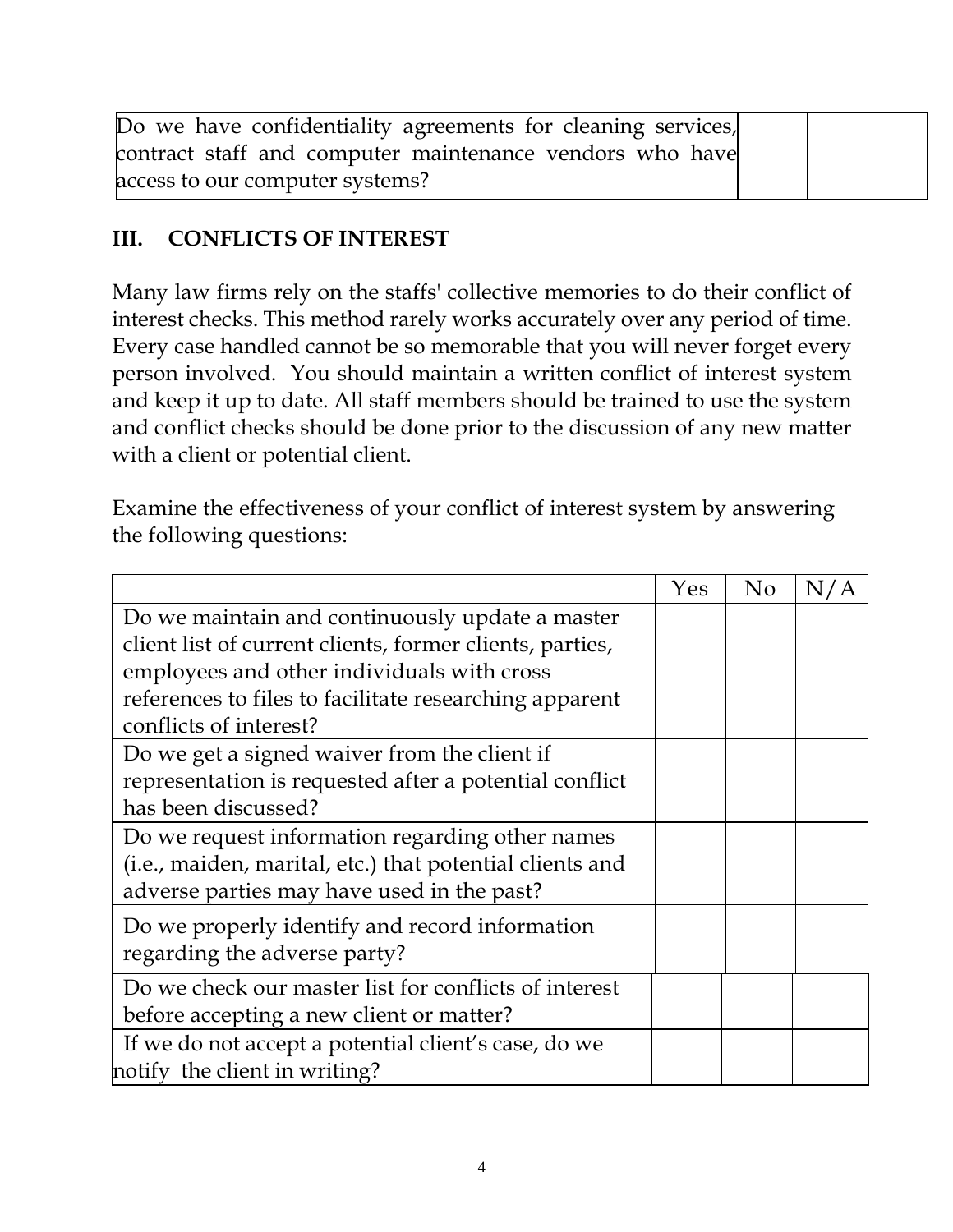### **IV. DOCKETING and CALENDARING**

Missing a filing deadline or court appearance can be extremely damaging to a client as well as causing embarrassment and a potential malpractice claim for you. Each firm member should maintain an individual calendar in addition to a master calendar for the entire firm. Answer the following questions to determine how well you are doing in this area:

|                                                                                                       | Yes | No | N/A |
|-------------------------------------------------------------------------------------------------------|-----|----|-----|
| Do we keep individual calendars, i.e., attorney and                                                   |     |    |     |
| secretary/paralegal?                                                                                  |     |    |     |
| Does your calendar include (as applicable):                                                           |     |    |     |
| a) statutes of limitations?                                                                           |     |    |     |
| b) all court appearances?                                                                             |     |    |     |
| c) client and other appointments?                                                                     |     |    |     |
| e) real estate closing dates?                                                                         |     |    |     |
| f) all self-imposed, discretionary deadlines (i.e.,                                                   |     |    |     |
| promises made to others, promises made to you and                                                     |     |    |     |
| work deadlines you have set for yourself?)                                                            |     |    |     |
| Do we maintain a master calendar?                                                                     |     |    |     |
| Do we have a good system for updating and                                                             |     |    |     |
| maintaining each calendar in case of scheduling                                                       |     |    |     |
| changes?                                                                                              |     |    |     |
| Do we use reminder slips (tickler slips) to draw the<br>attorney's attention to an upcoming deadline? |     |    |     |
|                                                                                                       |     |    |     |
| If the calendar is maintained on the computer, do we                                                  |     |    |     |
| frequently print out a copy to use in case of power                                                   |     |    |     |
| failures or other computer problems?                                                                  |     |    |     |
| Do we use a networked (if applicable) calendar                                                        |     |    |     |
| program?                                                                                              |     |    |     |

### **V. RECORDS MANAGEMENT**

The client file represents a record of the work you have performed for the client. It also represents one of the most frequently overlooked tasks in the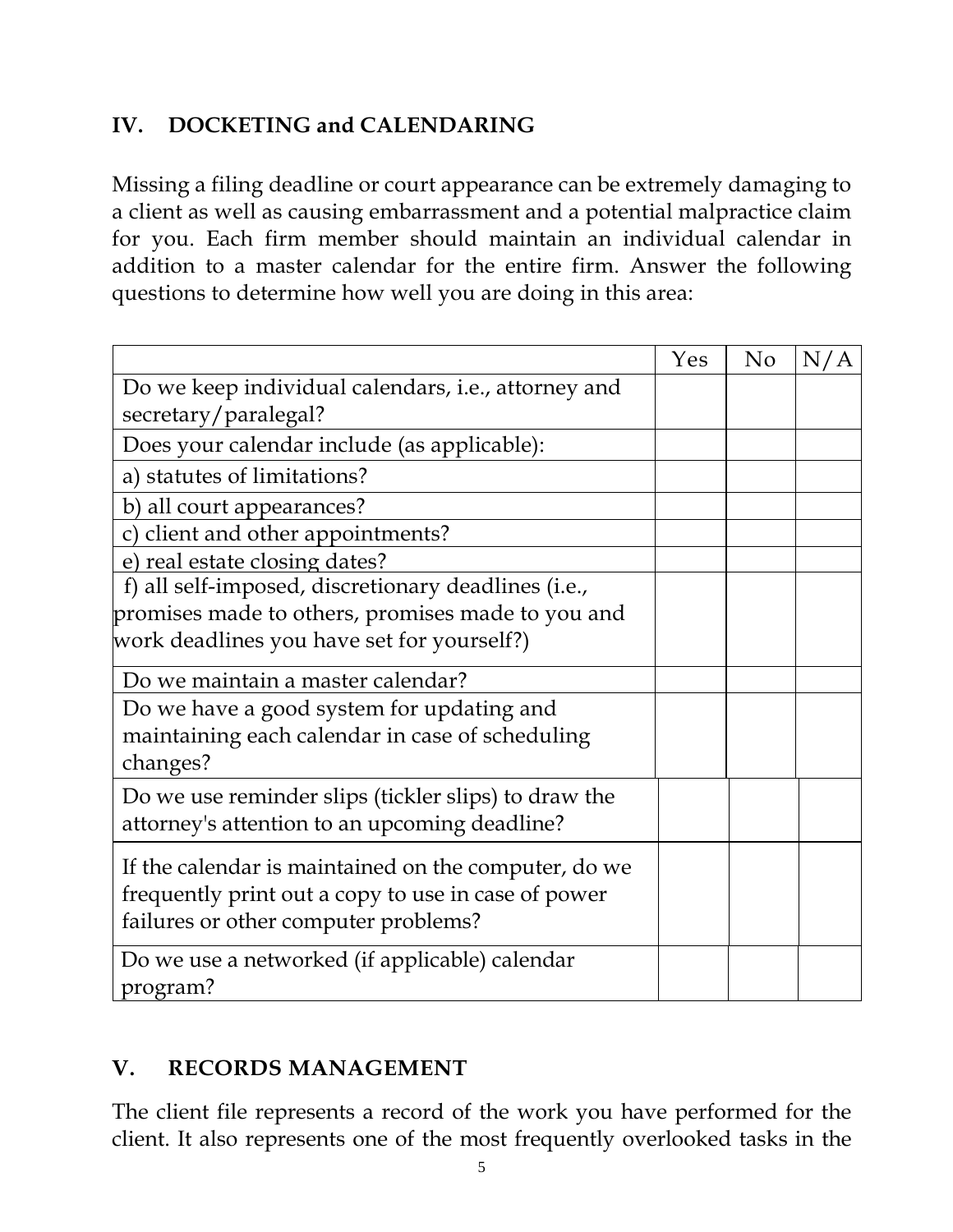office. Maintaining the files in an orderly manner that allows for efficient access to client information will save time and money in the long run. In addition, the ability to promptly respond to inquiries by having the information at your fingertips will enhance your professional image. "Clerical" does not mean "unimportant"--especially in a law office.

The following questions should help you determine the current status of your records management program:

|                                                                                                                                                                                          | Yes | No | N/A |
|------------------------------------------------------------------------------------------------------------------------------------------------------------------------------------------|-----|----|-----|
| Do we have a standardized filing system for all client<br>files?                                                                                                                         |     |    |     |
| Are all materials filed timely and regularly?                                                                                                                                            |     |    |     |
| Do we follow a file retention schedule after a case is<br>completed, i.e., when to close, when to review for<br>destruction, what to return to client, what to keep and<br>for how long? |     |    |     |
| Do we keep back-up media of electronic records off-<br>site?                                                                                                                             |     |    |     |
| Does each file have a log or diary of all the events of<br>the matter including commitments to you and your<br>commitments to others?                                                    |     |    |     |
| Do we back up our data at least weekly?                                                                                                                                                  |     |    |     |
| Do we attempt periodic "restores" of data (to check if<br>it works)?                                                                                                                     |     |    |     |
| Do we use computer virus filters and a firewall?                                                                                                                                         |     |    |     |
| Is there an office policy regarding email retention? Are<br>emails saved to the relevant client file? Is there a policy<br>dictating who is responsible for saving emails?               |     |    |     |
| Does the firm utilize a cloud system for file storage? Is<br>the security of this system monitored periodically?                                                                         |     |    |     |
| In case of a breach of electronically stored information,<br>does the firm have a procedure for informing clients?                                                                       |     |    |     |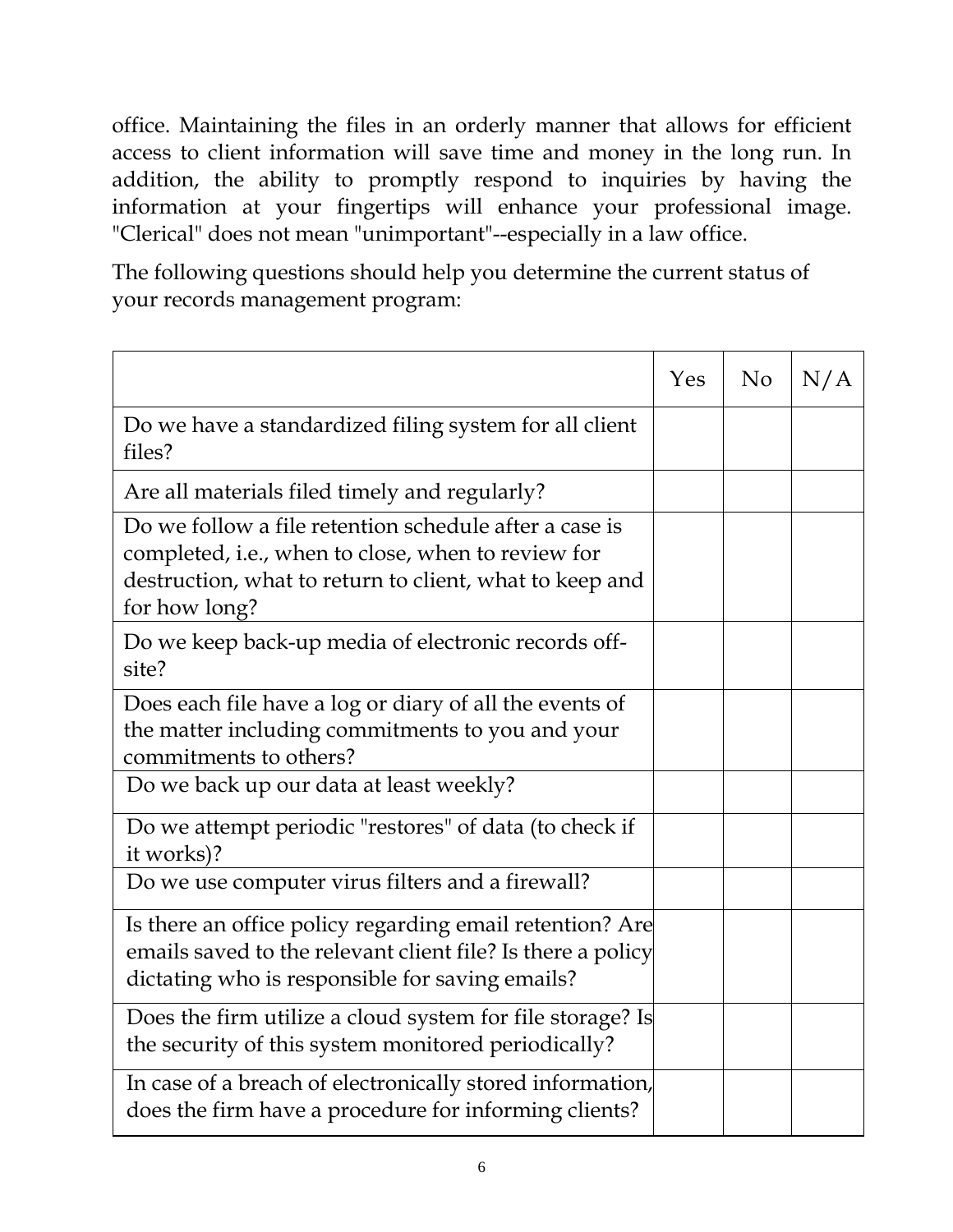#### **VI. STAFF MANAGEMENT**

A large part of a client's impression of your law firm will come from the actions of your staff. It is critical to your success that your staff is well trained and motivated to provide excellent service to the firm's clients. Working in a law office is much more than just a job. A client's welfare is placed directly at stake by your choices.

Check your policies and procedures against the following list of questions:

|                                                         | Yes | No | N/A |
|---------------------------------------------------------|-----|----|-----|
| Do we have a current office policy and procedures       |     |    |     |
| manual and do we follow it?                             |     |    |     |
| Do we sufficiently train our employees when first hired |     |    |     |
| as well as when major procedural changes occur, e.g.,   |     |    |     |
| automation?                                             |     |    |     |
| Do we train employees in the ethical requirements of    |     |    |     |
| working in a law office?                                |     |    |     |
| Do we ask all employees to read the Rules of            |     |    |     |
| Professional Conduct?                                   |     |    |     |
| Do we offer our staff any continuing education          |     |    |     |
| opportunities?                                          |     |    |     |
| Do we keep staff members informed and give them an      |     |    |     |
| opportunity to offer input regarding matters affecting  |     |    |     |
| them?                                                   |     |    |     |
| Do we properly supervise employees by reviewing their   |     |    |     |
| work?                                                   |     |    |     |
| Do we set a good example for our staff by creating,     |     |    |     |
| implementing, and monitoring dependable office          |     |    |     |
| policies and systems, (i.e., docket/work control,       |     |    |     |
| conflicts of interests, good documentation, etc.)?      |     |    |     |
| Do we express appreciation to employees for work well   |     |    |     |
| done and make sure any necessary criticism is shared    |     |    |     |
| privately, and in a timely and constructive manner?     |     |    |     |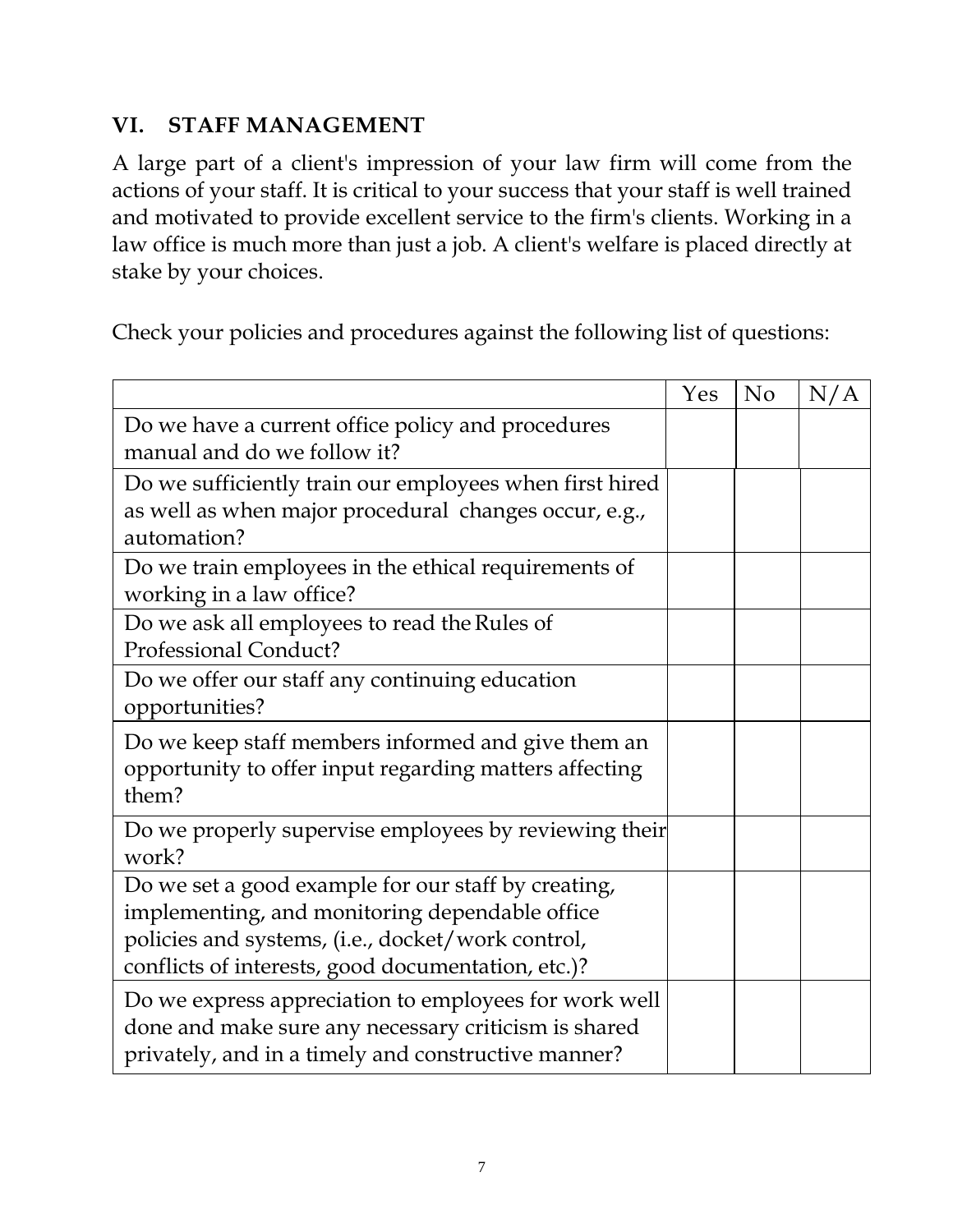| Do we clearly communicate expectations of<br>performance to all firm employees?                                                                                                                                      |  |  |
|----------------------------------------------------------------------------------------------------------------------------------------------------------------------------------------------------------------------|--|--|
| Do we encourage and motivate employees to take pride<br>and ownership in their work?                                                                                                                                 |  |  |
| Do we provide support and assistance for staff<br>members in the handling of disrespectful, rude and<br>otherwise out-of-line clients and others?                                                                    |  |  |
| Do we keep our staff informed as to our whereabouts<br>and schedule?                                                                                                                                                 |  |  |
| Do we provide a "safe" office environment? This<br>question refers to both the physical space as well as the<br>office culture that allows for the questioning of the<br>work by anyone before it leaves the office. |  |  |
| Are attorneys and staff aware of the consequences of<br>hitting "reply all" in responding to emails?                                                                                                                 |  |  |
| Is there a firm policy as to whether clients can be copied<br>on communications with opposing counsel? Is there a<br>firm policy asking opposing counsel not to copy his or<br>her clients on emails to the firm?    |  |  |

### **VII. FINANCIAL MANAGEMENT**

Timekeeping, billing, budgeting and financial record keeping and reporting are included under the financial management umbrella. All of these activities should be coordinated to produce an efficient accounting and record-keeping system. Mastering the elements of financial management should give you a sense of control over the direction your firm.

### **Timekeeping:**

|                                                       | <b>Yes</b> | $\overline{\phantom{a}}$ No |  |
|-------------------------------------------------------|------------|-----------------------------|--|
| Do we have documented timekeeping procedures?         |            |                             |  |
| Do we train all timekeepers in proper timekeeping?    |            |                             |  |
| I is time recorded at the time the work is performed? |            |                             |  |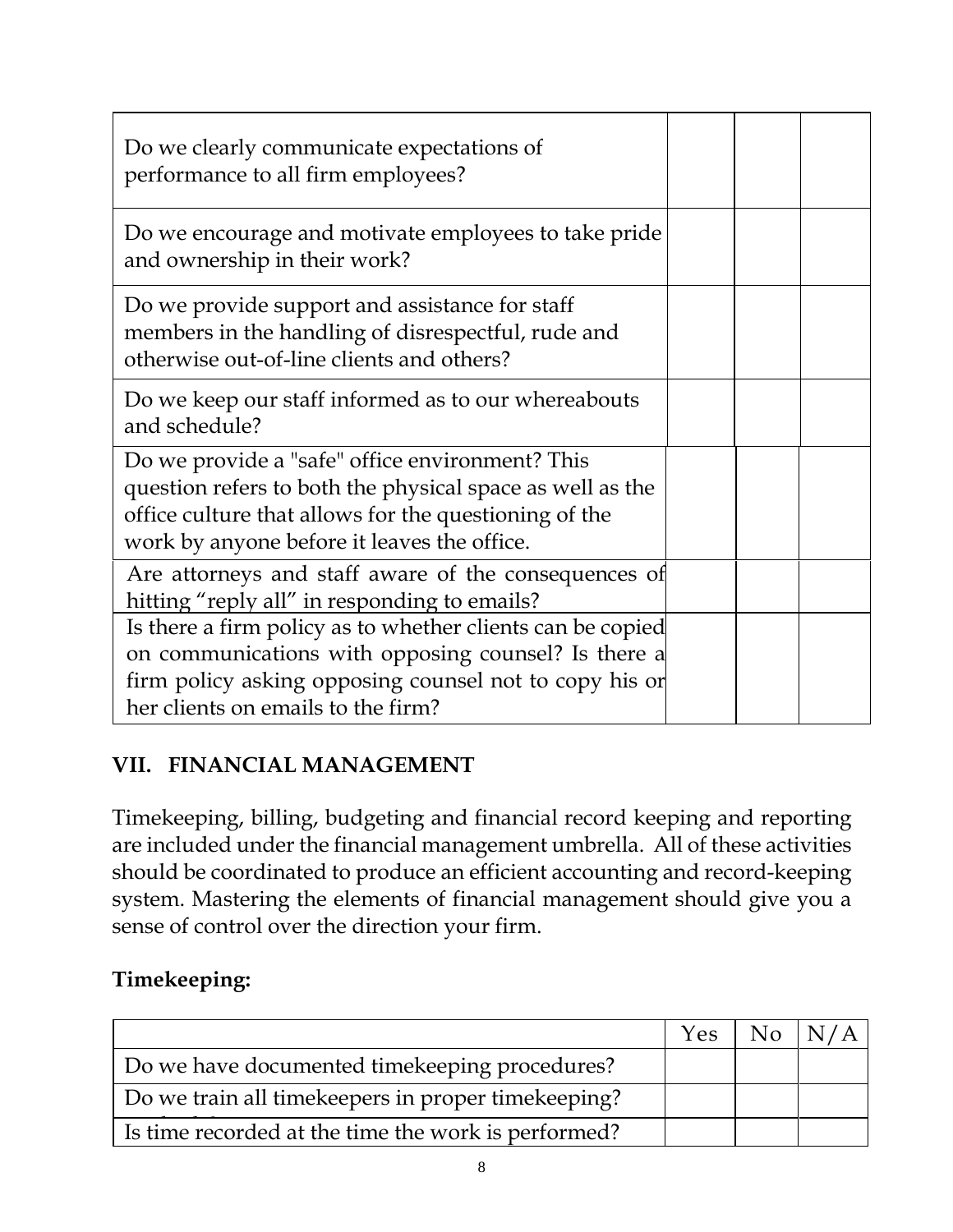# **Billing:**

|                                                                                                            | Yes | No             | N/A |
|------------------------------------------------------------------------------------------------------------|-----|----------------|-----|
| Are all expense disbursements posted to clients' files on                                                  |     |                |     |
| a regular basis?                                                                                           |     |                |     |
|                                                                                                            | Yes | N <sub>o</sub> | N/A |
| Are all internally incurred expenses (postage, long<br>distance, etc.) posted to clients' files regularly? |     |                |     |
| Are all payments and credits posted to clients' files<br>regularly?                                        |     |                |     |
| Are all entries reviewed for accuracy?                                                                     |     |                |     |
| Are all bills reviewed and approved?                                                                       |     |                |     |
| Are bills sent out on a regularly scheduled basis?                                                         |     |                |     |
| Are the accounts receivable evaluated and followed up<br>on regularly?                                     |     |                |     |
| Are client trust funds kept in a COLTAF or other bank                                                      |     |                |     |
| trust account, separate from operating funds in the                                                        |     |                |     |
| operating account?                                                                                         |     |                |     |

# **Budgeting:**

|                                                 | Yes | $N_{\Omega}$ |  |
|-------------------------------------------------|-----|--------------|--|
| Do we have a budget?                            |     |              |  |
| Do we compare actual results to the budget on a |     |              |  |
| regular basis?                                  |     |              |  |

## **Financial Recordkeeping and Reporting:**

|                                   | es | NΩ |  |
|-----------------------------------|----|----|--|
| Do we prepare tax returns timely? |    |    |  |

|                                                        | Yes | $No$ $N/A$ |
|--------------------------------------------------------|-----|------------|
| Do we have cash handling, and accounting checks and    |     |            |
| balances in place, i.e., division of responsibilities? |     |            |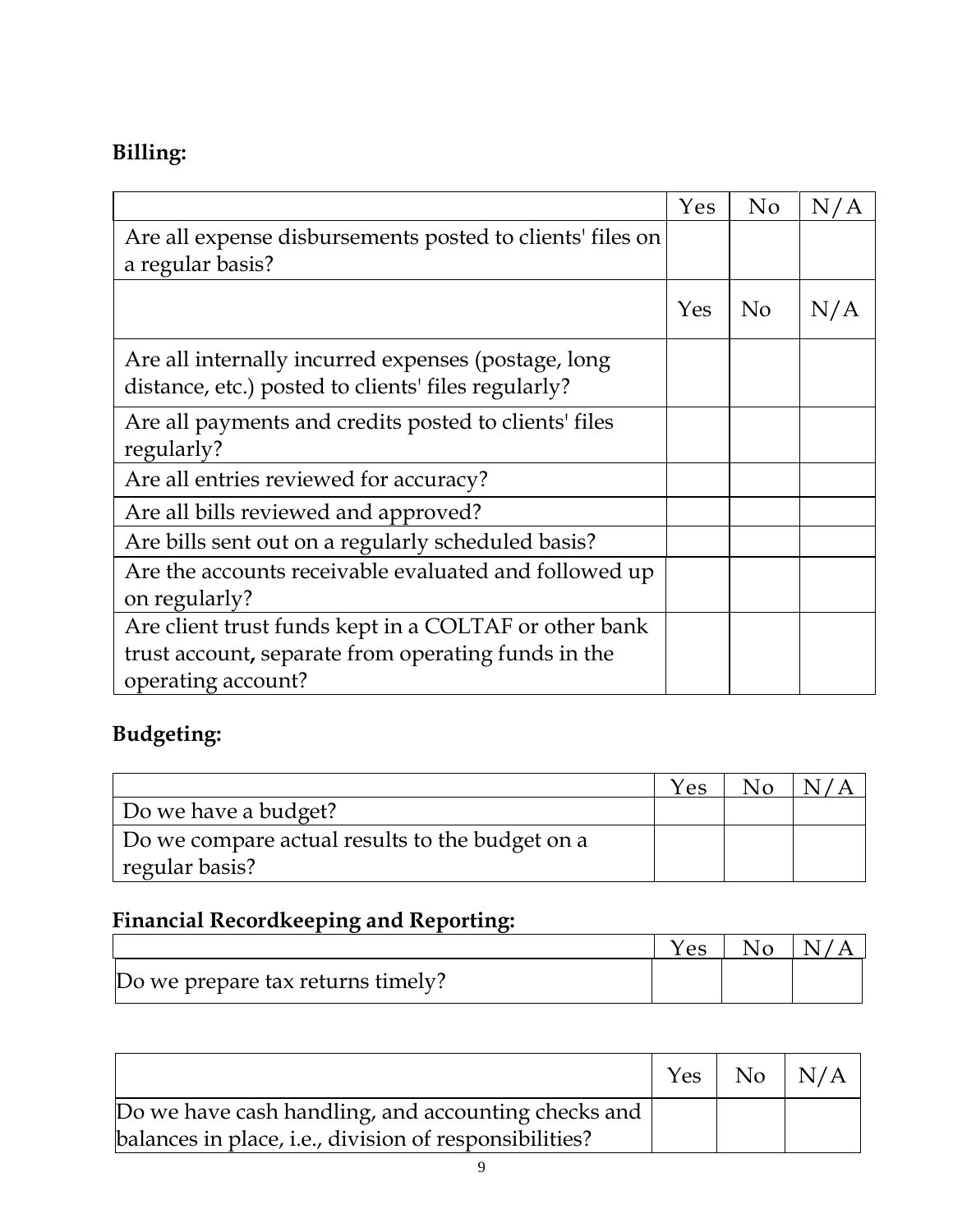| Do we generate monthly or other regularly-scheduled |  |  |
|-----------------------------------------------------|--|--|
| financial reports?                                  |  |  |
| Do we share the firm's state of well-being with     |  |  |
| everyone in the firm?                               |  |  |

## **VIII. PROFESSIONAL PRACTICE (STAFF RESPONSES NOT NECESSARY)**

These questions relate to several of the details of how the lawyers handle daily events on client matters. Your standards of care should be consistent and timely--that can be difficult with many interruptions.

|                                                                                                                                                                       | <b>Yes</b> | No | N/A |
|-----------------------------------------------------------------------------------------------------------------------------------------------------------------------|------------|----|-----|
| Do I refrain from giving legal advice over the phone if<br>I am not familiar with the client?                                                                         |            |    |     |
| Do I have a designated back-up attorney for my files?                                                                                                                 |            |    |     |
| Do I regularly go to CLEs in my specialty?                                                                                                                            |            |    |     |
| Do I discuss the recommended course of action with<br>clients at a time and place conducive to a good<br>exchange of information and questions?                       |            |    |     |
| Do I document the client's choice of action and so<br>inform the client in writing?                                                                                   |            |    |     |
| Do I have a system to follow up on assignments given<br>to others in the office?                                                                                      |            |    |     |
| Do I have a system for notifying clients of the results of<br>motions on their cases and so document the file?                                                        |            |    |     |
| Is the firm website checked periodically for accuracy?<br>(Have attorneys or staff left the firm? Are current<br>attorney profiles and contact information accurate?) |            |    |     |
| Are emails regarding representation that are sent<br>through the firm website responded to in a timely<br>fashion?                                                    |            |    |     |